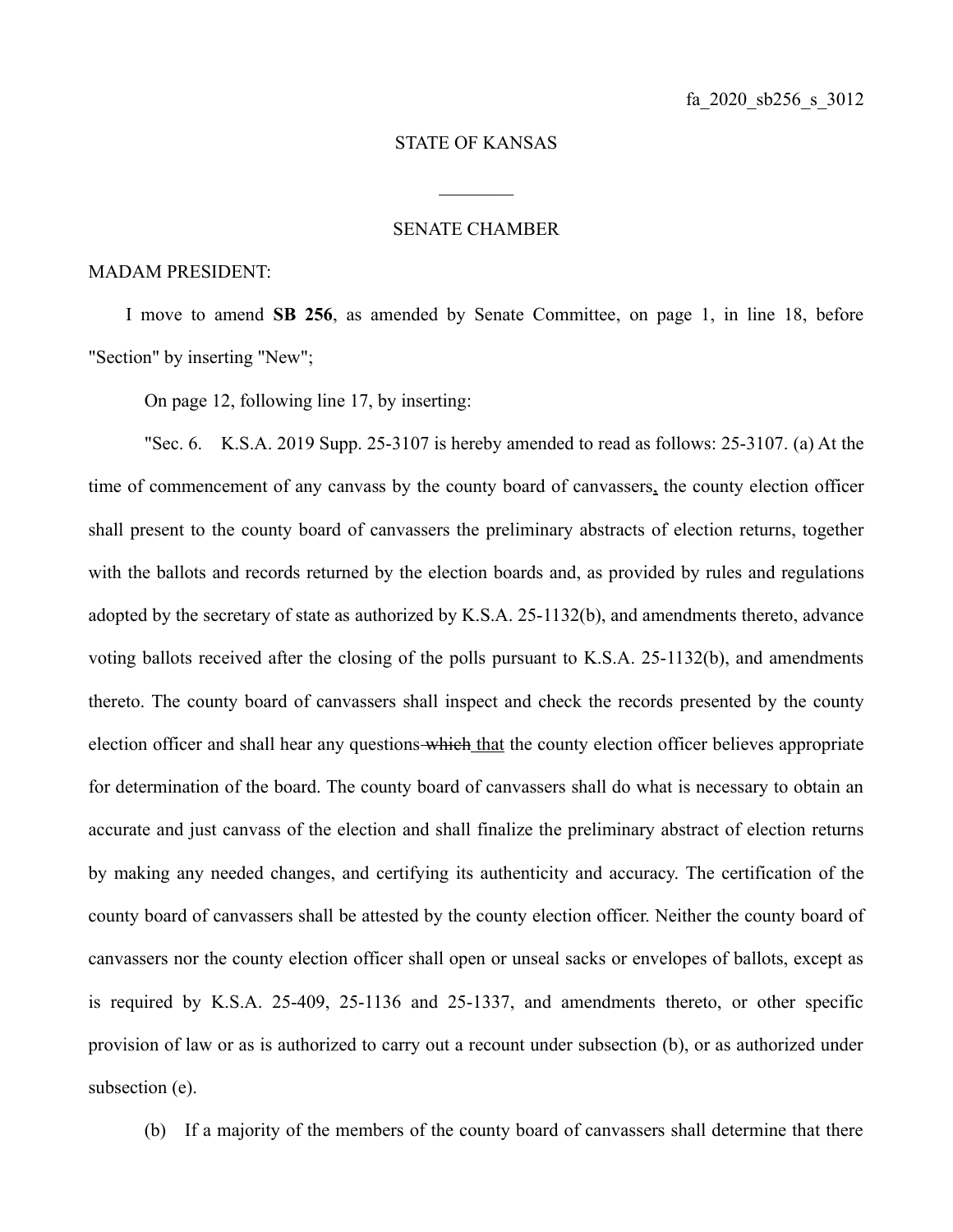are manifest errors appearing on the face of the poll books of any election board<del>, which</del> that might make a difference in the result of any election, or if any candidate shall request the recount of the ballots cast in all or in only specified voting areas for the office for which the person is a candidate, or if any registered elector who cast a ballot in a question submitted election requests a recount in all or only specified voting areas to determine the result of the election, the county board of canvassers shall cause a special election board appointed by the county election officer to meet under the supervision of the county election officer and recount the ballots with respect to any office or question submitted specified by the county board of canvassers or requested by the candidate or elector. If a recount is required in a county that uses optical scanning systems as defined in K.S.A. 25-4601 et seq., and amendments thereto, or electronic or electromechanical voting systems, as defined in K.S.A. 25-4401, and amendments thereto, the method of conducting the recount shall be at the discretion of the person requesting the recount. The county election officer shall not be a member of the special election board. Before the special election board meets to recount the ballots upon a properly filed request, the party who makes the request shall file with the county election officer a bond, with security to be approved by the county or district attorney, conditioned to pay all costs incurred by the county in making the recount. In the event that the candidate requesting the recount is declared the winner of the election as a result of the recount, or if as a result of the recount a question submitted is overturned, no action shall be taken on the person's bond and the county shall bear the costs incurred for the recount. Any recount must be requested in writing and filed with the county election officer not later than 5 p.m. on the day following the meeting of the county board of canvassers. The request shall specify which voting areas are to be recounted. The county election officer shall immediately notify any candidate involved in the election for which the recount is requested, or shall notify the county chairperson of each candidate's party. Any the recount shall be initiated not later than the following day and shall be completed not later than 5 p.m. on the fifth day following the filing of the request for a recount, including Saturdays,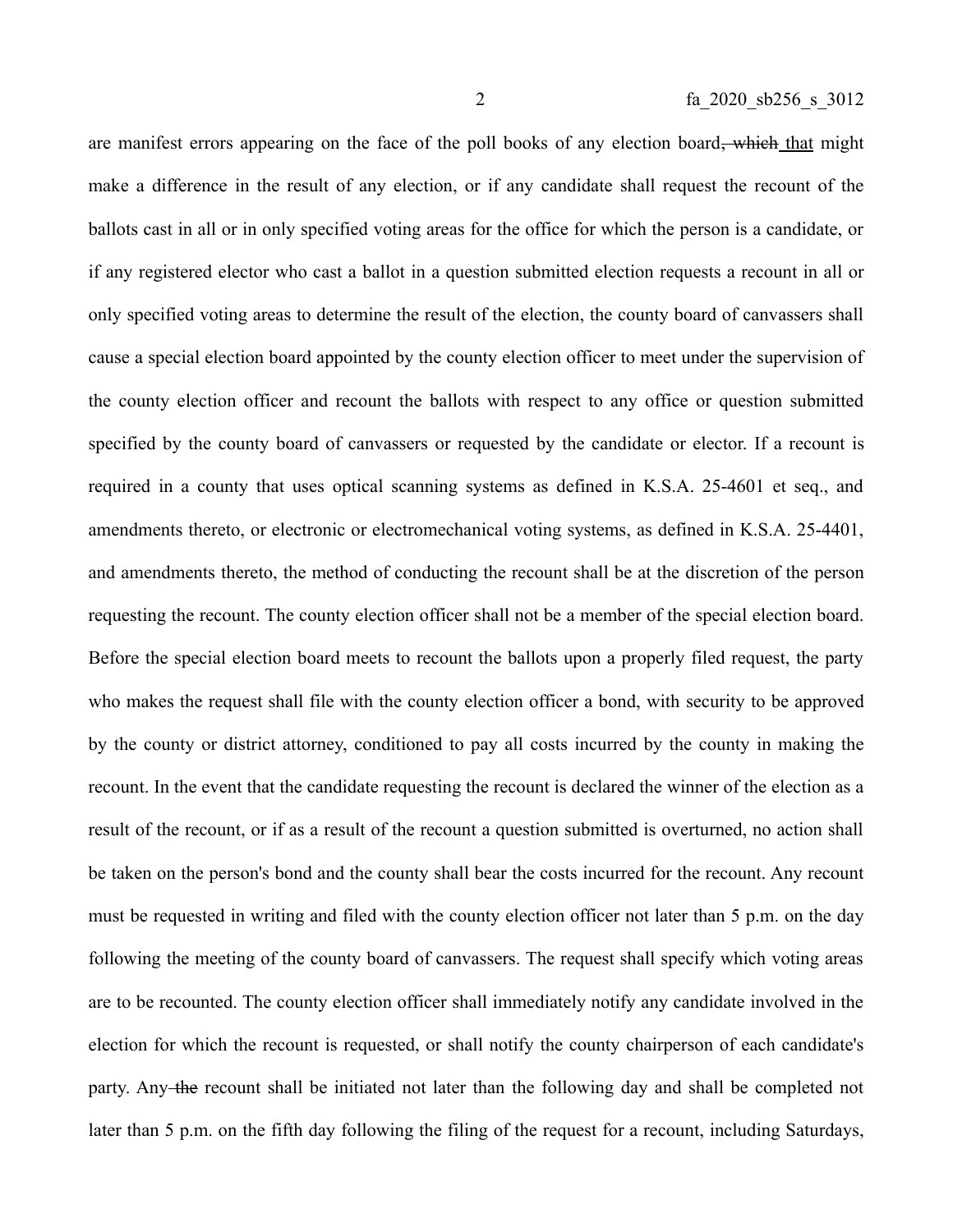Sundays and holidays. Upon completion of any recount under this subsection, the election board shall package and reseal the ballots as provided by law and the county board of canvassers shall complete its canvass. The members of the special election board shall be paid as prescribed in K.S.A. 25-2811, and amendments thereto, for time actually spent making the recount.

- (c) (1) The provisions of this subsection shall apply to candidates at any election for:
- (A) Any state or national office elected on a statewide basis;
- (B) the office of president or vice president of the United States;
- (C) the office of members of the United States house of representatives;

(D) the office of members of the state senate or house of representatives whose district is located in two or more counties; and

(E) the office of members of the state board of education.

(2) Any candidate may request a recount in one or more counties. Any such recount must be requested in writing and filed with the secretary of state not later than 5 p.m. on the second Friday following the election. The request shall specify which counties are to be recounted. If a recount is required in a county that uses optical scanning systems as defined in K.S.A. 25-4601, and amendments thereto, or electronic or electromechanical voting systems, as defined in K.S.A. 25-4401, and amendments thereto, the method of conducting the recount shall be at the discretion of the person requesting the recount. Except as provided by this subsection and subsection (d), the person requesting the recount shall file with the secretary of state a bond, with security to be approved by the secretary of state, conditioned to pay all costs incurred by the counties and the secretary of state in making the recount. The amount of the bond shall be determined by the secretary of state. A candidate described in subsection  $(c)(1)(D)$  and  $(E)$  may post a bond as provided by subsection (b) in lieu of the bond required by this subsection. In the event that the candidate requesting the recount is declared the winner of the election as a result of the recount, no action shall be taken on the candidate's bond and the counties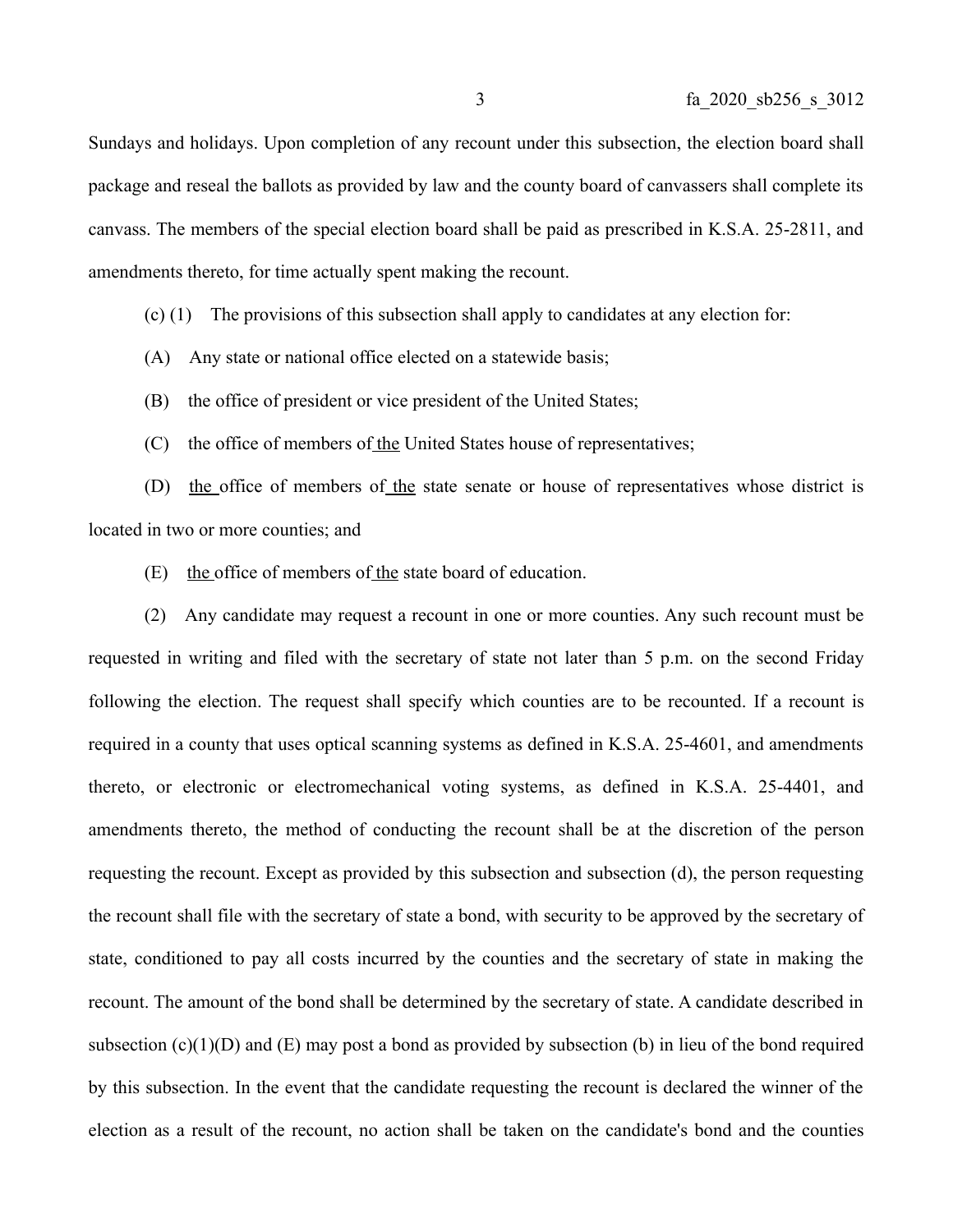shall bear the costs incurred for the recount.

(3) The secretary of state immediately shall notify each county election officer affected by the recount and any candidate involved in the election for which the recount is requested. If the candidate cannot be reached, then the secretary of state shall notify the state chairperson of such candidate's party. Any such recount shall be conducted under the supervision of the county election officers at the direction of the secretary of state, and shall be initiated not later than the following day and shall be completed not later than 5 p.m. on the fifth day following the filing of the request for a recount, including Saturdays, Sundays and holidays. Each county election officer involved in the recount shall appoint a special election board to recount the ballots. The members of the special election board shall be paid as prescribed in K.S.A. 25-2811, and amendments thereto, for time actually spent making the recount. Upon completion of any recount under this subsection, the special election board in each county shall package and reseal the ballots as provided by law and the county board of canvassers shall complete its canvass. The county election officer in each county immediately shall certify the results of the recount to the secretary of state.

- (d) (1) The provisions of this subsection shall apply to candidates at general elections for:
- (A) Any state or national office elected on a statewide basis;
- (B) the office of president or vice president of the United States;
- (C) the office of members of the United States house of representatives;
- (D) the office of members of the state senate or house of representatives; and
- (E) the office of members of the state board of education; and

(F) the office of members of any municipality as defined in K.S.A. 2019 Supp. 25-21a01, and amendments thereto.

(2) Whenever the election returns reflect that a candidate for office was defeated by  $\frac{1}{2}$  of  $1\%$ or less of the total number of votes cast and if the candidate requests a recount in one or more counties